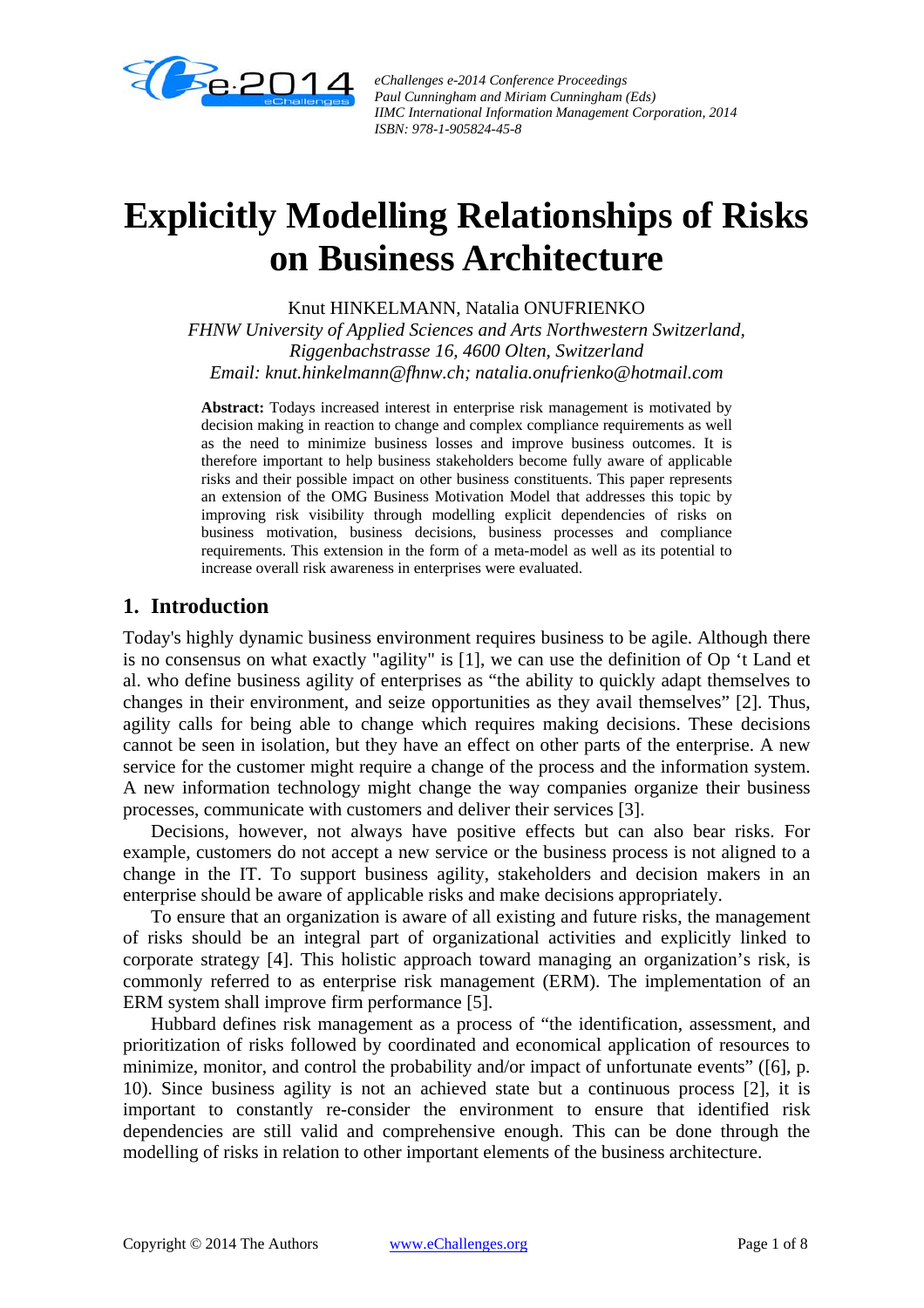# **2. Objectives**

As explained above, there is a strong dependency between risk management and decision making [7]. Any decision can lead to risks and on the contrary, risks, resulting from internal or external events, are often drivers for decision making. Although there are guidelines and frameworks for Enterprise Risk Management from COSO [8,9] and ISO [7], an approach for explicitly modelling dependencies between the elements for strategic risk management has not been identified.

Thus, the main objective of this research is to make visible strategic risks and their dependencies on other business constituents. This should enable better risk-aware decision making, help appropriately and continuously readjust business goals and strategies, adapt business processes, align business and IT, and aid a company in staying compliant.

The research question is formulated as follows: *How can the dependencies of risks on business motivation, business decisions, business processes and compliance requirements be visualized in order to increase risk awareness in enterprises?*

The question is answered constructively by defining the semantics and syntax of a modelling language. The meta-model of this language determines the concepts and their relationships as well as defines the restrictions between the concepts.

# **3. Related Work**

In order to stay innovative and agile, enterprises should be able to rapidly respond to changing needs from business and its environment [2]. Multiple challenges may impede the agility of an enterprise, such as the absence of common understanding and governance of key resources, unclear responsibilities or lack of information / communication about products, processes, stakeholders and internal structures [2]. Arising compliance requirements, new business models, fast-developing IT technologies and the need to smoothly and effectively integrate them into the business may create further hurdles for the agility. One way to manage such complexities of challenges and variety of stakeholders is enterprise architecture [2].

What an enterprise does is not driven by change but by how the enterprise decides to react to change [10]. Business Motivation modelling makes the reasons for decision explicit and supports consistency in decision making between different projects, e.g. not changing elements that are essential for other projects and not keeping elements that are not needed anymore.

Business motivation considers the "why" for an enterprise to conduct its business and is regarded a part of the enterprise architecture in such as the "why" column in the Zachman Enterprise Architecture Framework [11]. Modelling language for business motivation are the motivation extension of ArchiMate [12] and the OMG Business Motivation Model (BMM) [10]. Both BMM and the ArchiMate motivation extension support the modelling of influencers, their assessments as well as the goals derived from them. BMM, however, allows for more detailed modelling in the sense that it has more sophisticated modelling elements and relationships.

The COSO enterprise risk management framework [8] argues that to support and further develop business motivation, a company needs to assess internal and external requirements and events to identify what may positively (opportunity) or negatively (risk) impact the business in order to prepare appropriate responses to such events. Additionally, risks may also come from unfit business motivation itself, such as unsuitable goals or inefficient strategies. But neither BMM nor the ArchiMate motivation extension explicitly regard the relation of motivation to business risks.

BMM at least considers risks as potential impacts based on influencer assessments. However, the level of granularity is not deep enough. There is no explicit relationship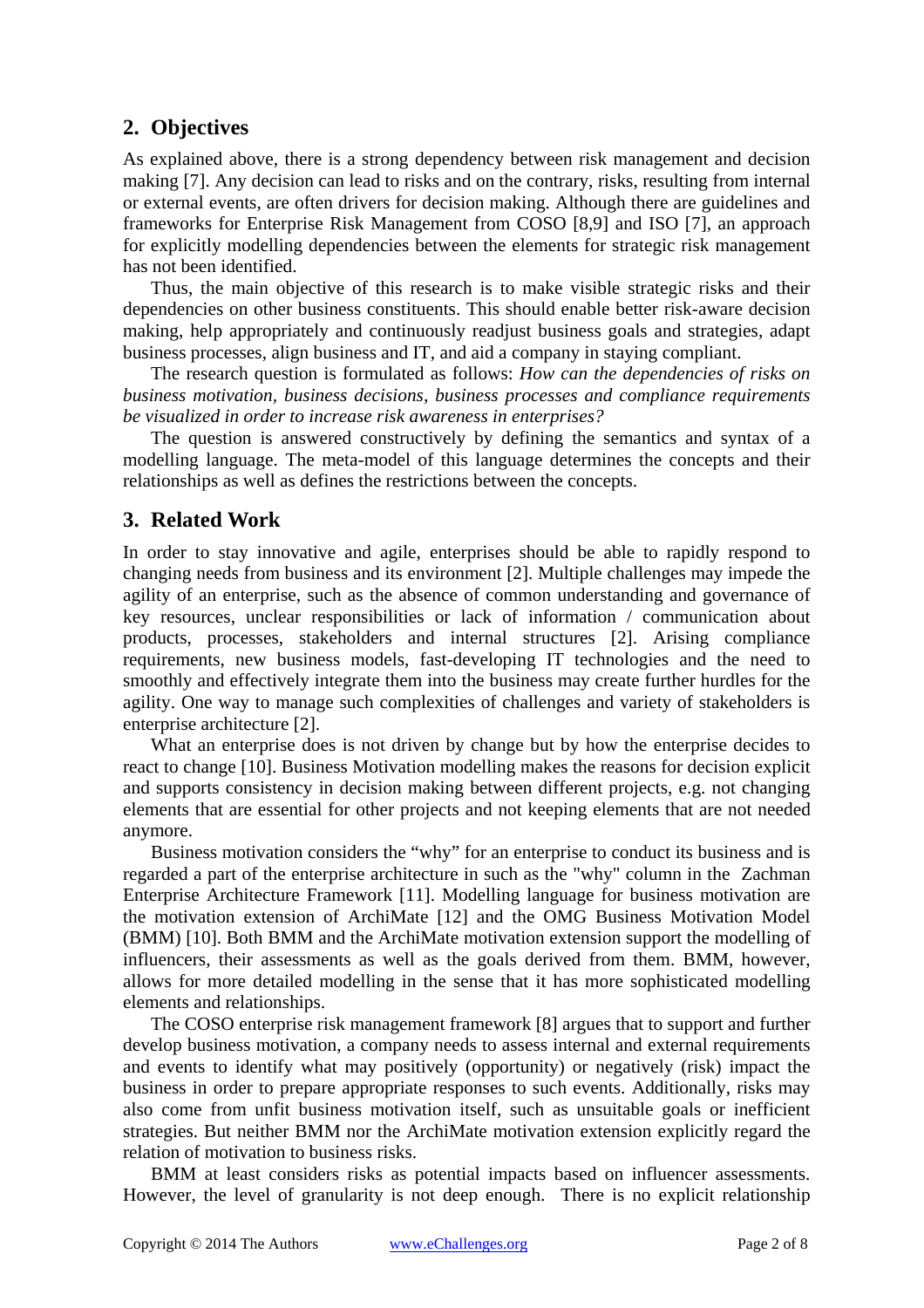between risks and other elements of the business architecture like goals, strategies or business processes.

Risks of the BMM are also not related to processes, although ill-structured business processes may cause communication delays, inefficient collaboration, etc. [13] and thus may have an impact on the risks. Modelling approaches to relate process activities to risks already exist (e.g. the risk model of ADONIS [14]), but again the risk is isolated from the rest of the enterprise architecture model, i.e. is not related to other business constituents in question.

Also missing are approaches to model the relationships between risks and decisions. ISO 31000 states that risks and risk management are an important part of decision making [15]. Although there already exist ways to model decisions in the enterprise architecture, e.g. through BPMN gateways or with the help of decision models [16], risks are not explicitly related to decisions in either of them.

Furthermore, risk management is part of the governance, risk and compliance triad (GRC) whose underlying idea is to consider these three elements together [17]. Exemplary risks coming from non-compliance are fines, product recalls, rating losses, etc.

To summarize, we see that modelling approaches are missing which relate risks to other elements of the business architecture like business processes, decisions, business motivation or compliance. This, however, would be necessary to increase risk awareness in decision making and thus to create a holistic view for enterprise risk management.

# **4. Methodology**

In order to answer the research question, we followed the design science research strategy whose main objective is to create an IT artifact through the implementation of the four main phases [18,19]:

- 1. *Awareness of the Problem*. An intensive literature review was made to establish a common understanding of the investigated concepts and identify their dependencies on each other. To ensure business relevance and consistency of the research, several interviews were conducted with practitioners and researchers in the field of risk management in order to verify and extend the literature findings.
- 2. *Suggestion*. The findings from the awareness phase served as a basis for developing a risk-centered extension to the OMG Business Motivation Model [10] on a conceptual level. Namely, the Risk Awareness Model and Notation (RAMN) modelling technique was developed which consists of a modelling language and a procedure model that guides one in the hands-on application of the language. The suggested technique was pre-evaluated in order to support the identification of concepts and model types.
- 3. *Development*. A meta-model for RAMN was developed and implemented in a metamodelling tool.
- 4. *Evaluation*. The meta-model was critically evaluated to establish whether it works as expected and whether it is value-adding. A study program at a university of applied sciences was used as a case for evaluation.

# **5. Technology Description**

The core of this research is development of the Risk Awareness Model and Notation (RAMN) as an extension of BMM. The modelling language was implemented in the  $\overline{ADOxx}^1$  meta-modelling platform.

 $\overline{a}$ 

<sup>1</sup> http://www.adoxx.org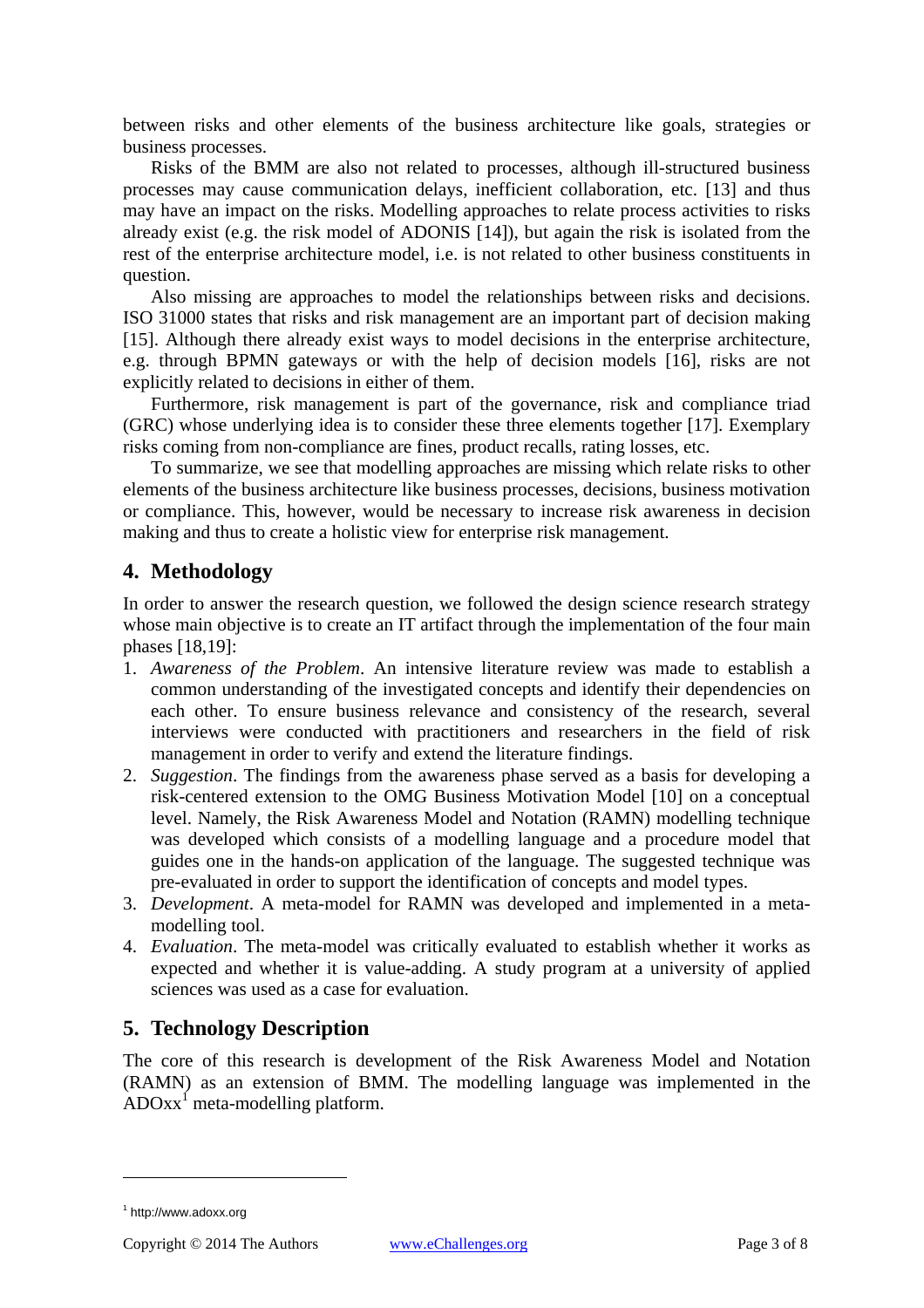To develop the meta-model, we followed the metamodelling approach of Karagiannis and Kühn [20] who state that a modelling technique comprises of a modelling language and a modelling procedure on how to apply the language (see Figure 1).



*Figure 1. Modelling Technique and Some of Its Elements from* [20]

# **6. The RAMN Modelling Language**

The developed RAMN modelling language extends the OMG Business Motivation Model by explicitly regarding risks and their dependencies on other business constituents.

#### *6.1 Language Elements*

Business Motivation corresponds to the "why" column of the Zachman Enterprise Architecture Framework [11] and, thus, is a good starting point for making explicit the reasons for strategic decisions and their relation to risks. Therefore, we extended the OMG Business Motivation Model BMM [10].with further concepts, such as

- Risk Indicator
- Internal Control
- Decision
- Compliance
- Activity

and adapted the attributes of the already existing concepts

- Risk
- Potential Reward

Each concept has a definition, notation and attribute(s). Table 1 shows the notation and attributes of the Risk concept.

| <b>Definition</b>                                  | <b>Notation</b> | <b>Attributes</b> | <b>Attribute Type and Values</b>                   |
|----------------------------------------------------|-----------------|-------------------|----------------------------------------------------|
| "An effect of<br>uncertainty on<br>objectives" [4] |                 | Type              | Strategic<br>$\bullet$                             |
|                                                    |                 |                   | Operational<br>٠                                   |
|                                                    |                 | Impact            | Low                                                |
|                                                    |                 |                   | Medium<br>$\bullet$                                |
|                                                    |                 |                   | High<br>$\bullet$                                  |
|                                                    |                 | Likelihood        | Low<br>$\bullet$                                   |
|                                                    |                 |                   | Medium<br>$\bullet$                                |
|                                                    |                 |                   | High<br>$\bullet$                                  |
|                                                    |                 | Referenced        | Intermodel reference to other risk instances;      |
|                                                    |                 | instance          | allows referencing an instance to another instance |
|                                                    |                 |                   | or to another model type.                          |

*Table 1. Details of the "Risk" Concept*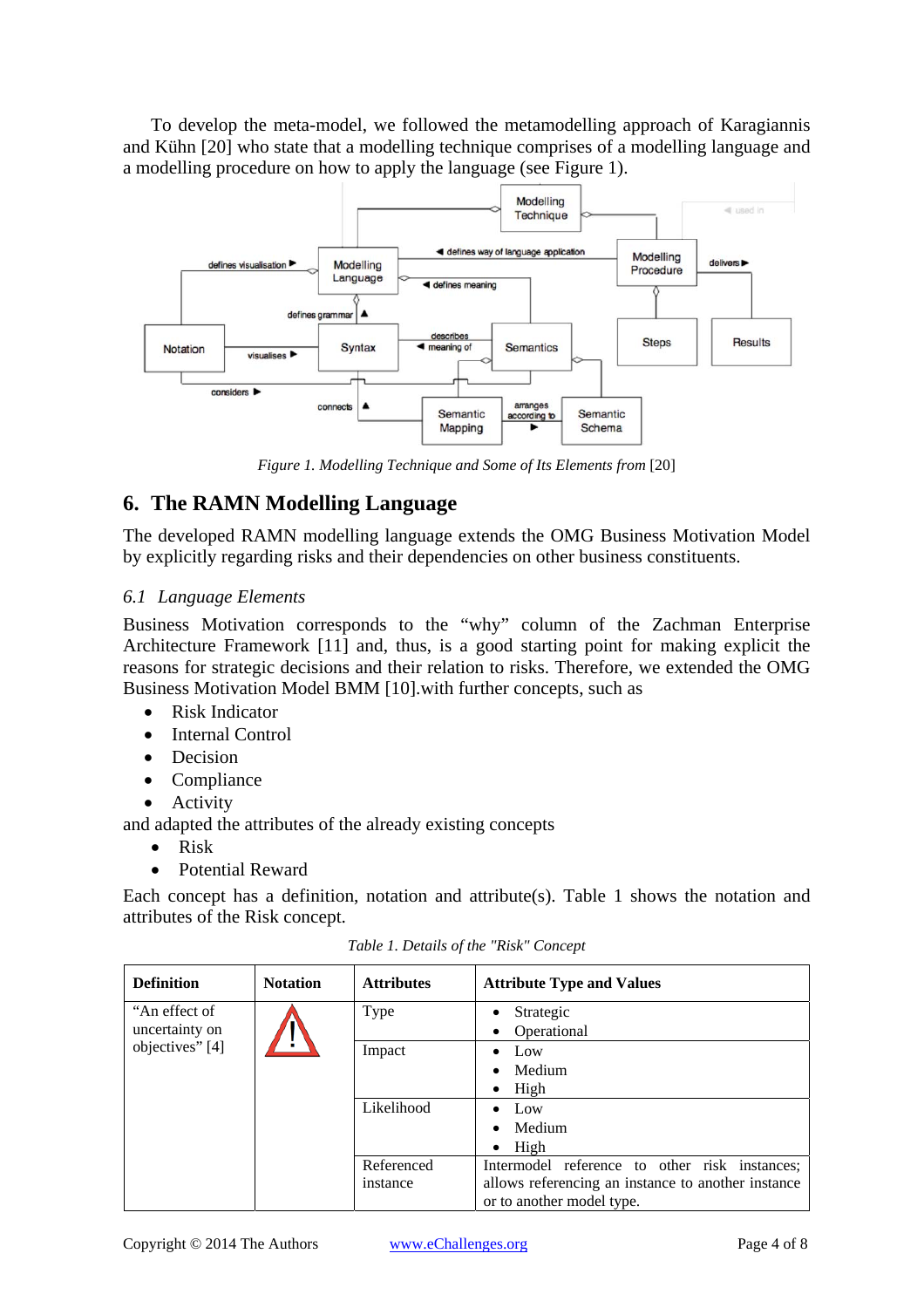Additionally, relationships and restrictions between the concepts were identified. An excerpt of relationships and restrictions of one of the concepts is provided in the Figure 2:



*Figure 2. Some Relationships and Restrictions of the "Assessment" Concept* 

#### *6.2 Model Types*

To support the usability and maintainability of the modelling language, different model types were developed, which allow creating an easy-to-understand overview with further possibilities to drill down to explicit dependencies of each particular risk. The developed model types are:

- 1. *RAMN Overview Model*. The purpose of the overview model is to visualize a landscape of decisions, risks, courses of actions and assessments in order to get a general awareness of the situation (see left part of Figure 3).
- 2. *RAMN Risk-Centered Model*. A risk-centered model provides a detailed view on a specific risk and shows all dependencies to and from this risk instance (see left part of Figure 3).
- 3. *Risk Library*. This model type, developed on the basis of the risk model of the ADONIS Community Edition [14], is not mandatory but it is recommended to use it to get rid of redundancy issues.



*Figure 3. Overview and Risk-Centered Models at a Glance* 

Risks modelled in an overview model must be related to risks in risk-centered models via references (see Figure 3). In case further models exist (e.g. process models), it is highly recommended to reference corresponding elements as well.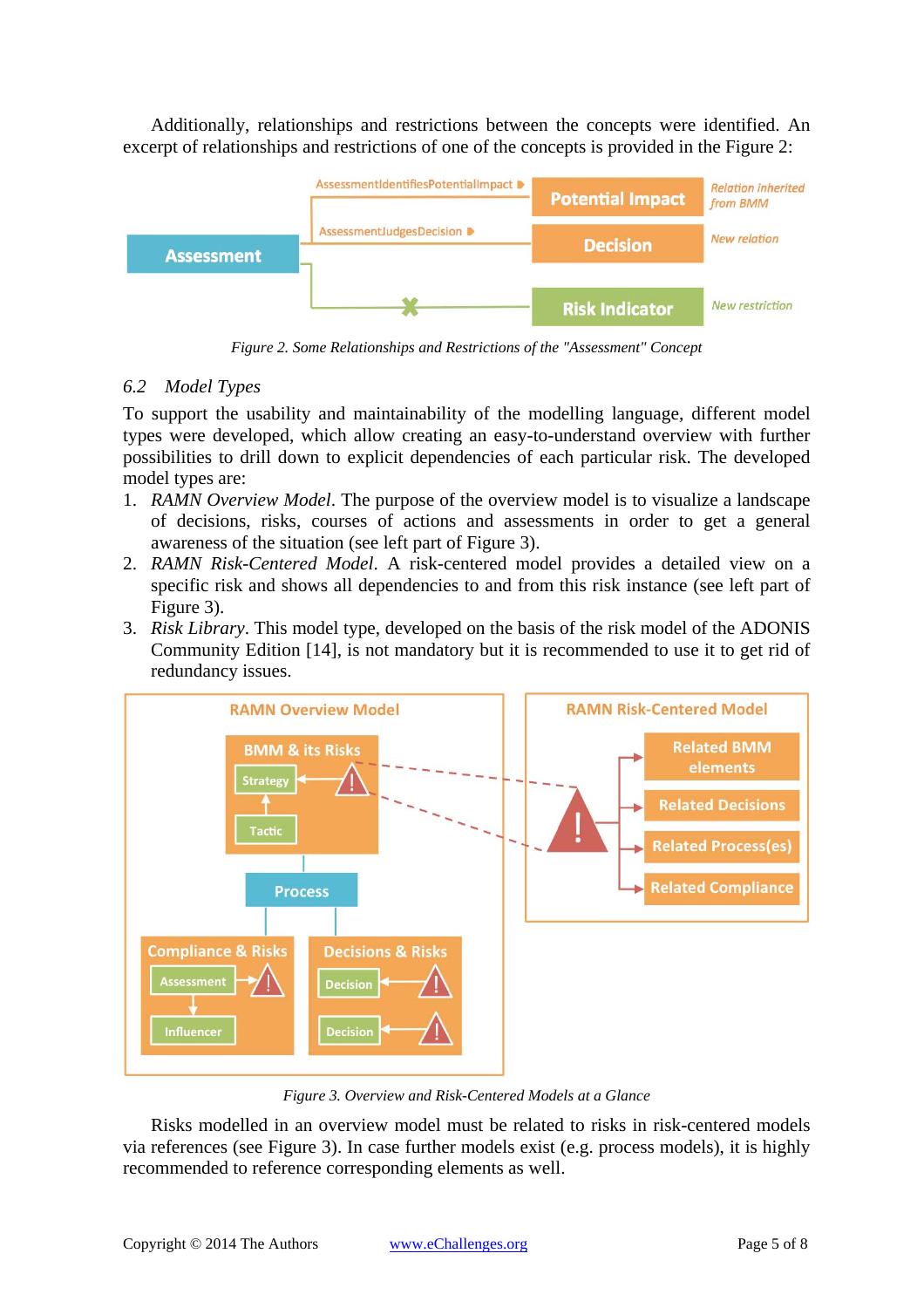Finally, a modelling procedure with a step-by-step description of how to apply the modelling language was developed using BPMN.

#### **7. Evaluation**

The modelling approach was critically evaluated in a workshop with an expert in the field. During the workshop a RAMN model for a concrete case study at the School of Business FHNW was created.

The relevance and value-add of the modelling technique as well as its usability were discussed in both unstructured discussion during modelling and a semi-structured interview at the end with predefined questions. Additionally, potential improvements were identified and implemented. Figures 4-5 provide an excerpt from the modelling results of the evaluation:



*Figure 4. RAMN Overview Model of the Evaluation Case*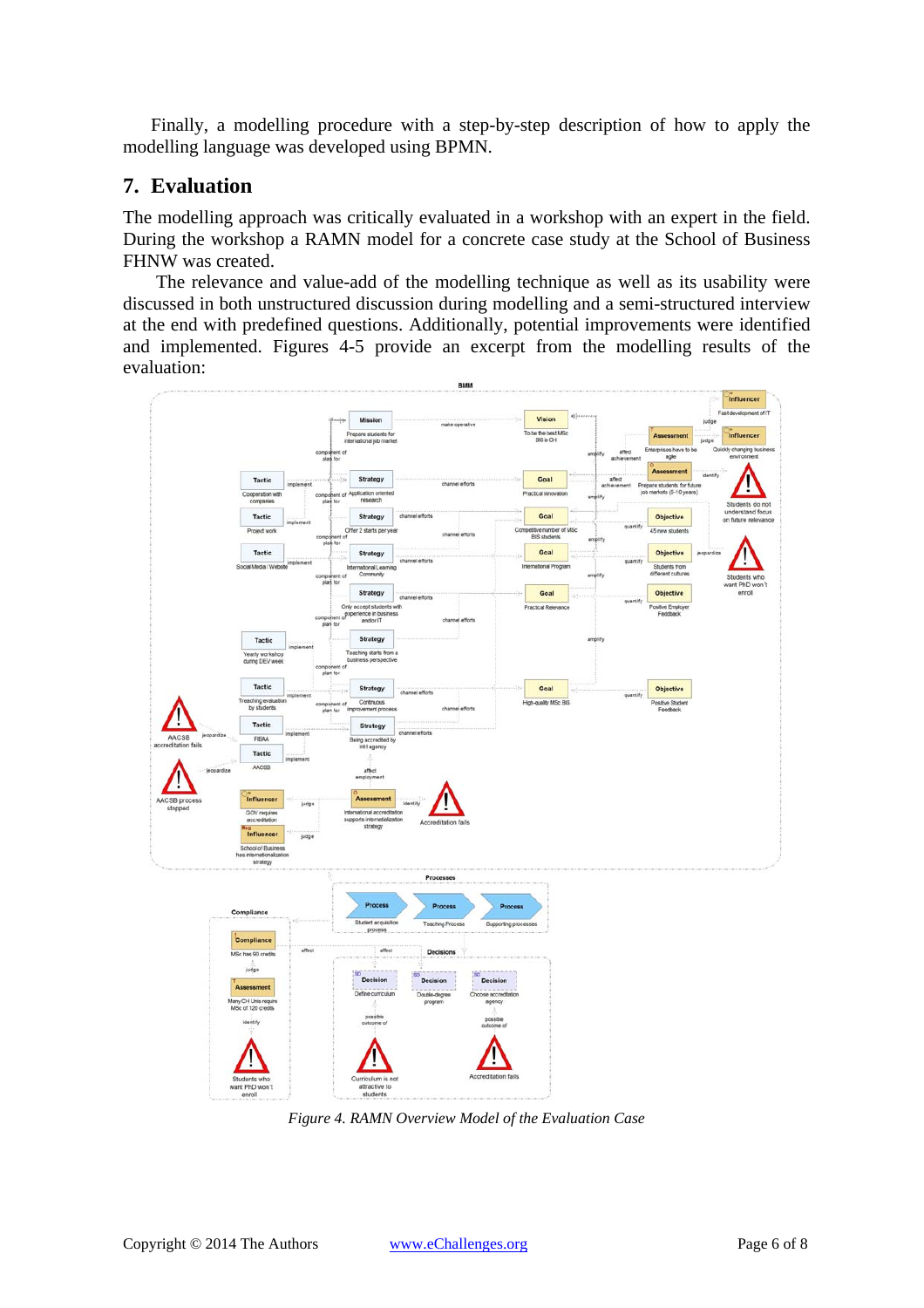

*Figure 5. One of the RAMN Risk-Centered Models for the Evaluation Case* 

Since the evaluation was conducted only on one case in one department/industry, further evaluations and applications of the approach are necessary. In case the evaluation results are confirmed and consistent, the RAMN extension can be proposed to the OMG.

# **8. Business Benefits**

The developed modelling technique is an approach to increase risk awareness in enterprises by providing a way to identify and manage risks as well as to understand why a certain risk occurs. This is possible because risks and other business constituents are considered in one model and their dependencies on each other are visible and clear. Increased risk awareness can support business agility since decisions are taken faster, are risk-informed and are in line with up-to-date business motivation and compliance requirements.

The explicit modelling helps create visibility and facilitates implementation of any required changes. The transparency and reusability are also improved since once necessary cases / processes are modelled, they can be easily maintained and adapted to reflect the changing business environment. Communication of the models to the relevant stakeholders across the enterprise also promotes a risk-aware corporate culture.

Since the modelling language is not industry- or size-specific, it is to a certain extent open and non-restrictive, which means it can be applied at any company. In spite of that, companies, especially large ones, have to consider the time and resources needed for the modelling. However, modelling of any kind (e.g. business process modelling) requires time and commitment but in return helps deal with complexities which in a large enterprise is even more important. An incremental implementation process is advised, namely applying the approach firstly on a department or individual process levels to gradually gather the experience and improve on lessons learned.

# **9. Conclusions**

The RAMN modelling technique is an extension of the OMG Business Motivation Model. The technique helps increase risk awareness in enterprises by improving the visibility of risks through the explicit modelling of risk relationships to other elements of business architecture. The technique is not industry-specific and can be applied at any company.

The developed modelling technique not only guides a person in identifying the risks but also helps clearly see the changes that may be required in case the situation changes.

The modelling technique was evaluated for usability and value-add during a workshop. While the evaluation was successful, further research work in this area will be conducted, namely (1) applying the modelling technique on operational risks to verify if the results remain consistent and (2) conducting further evaluations in different industries and on